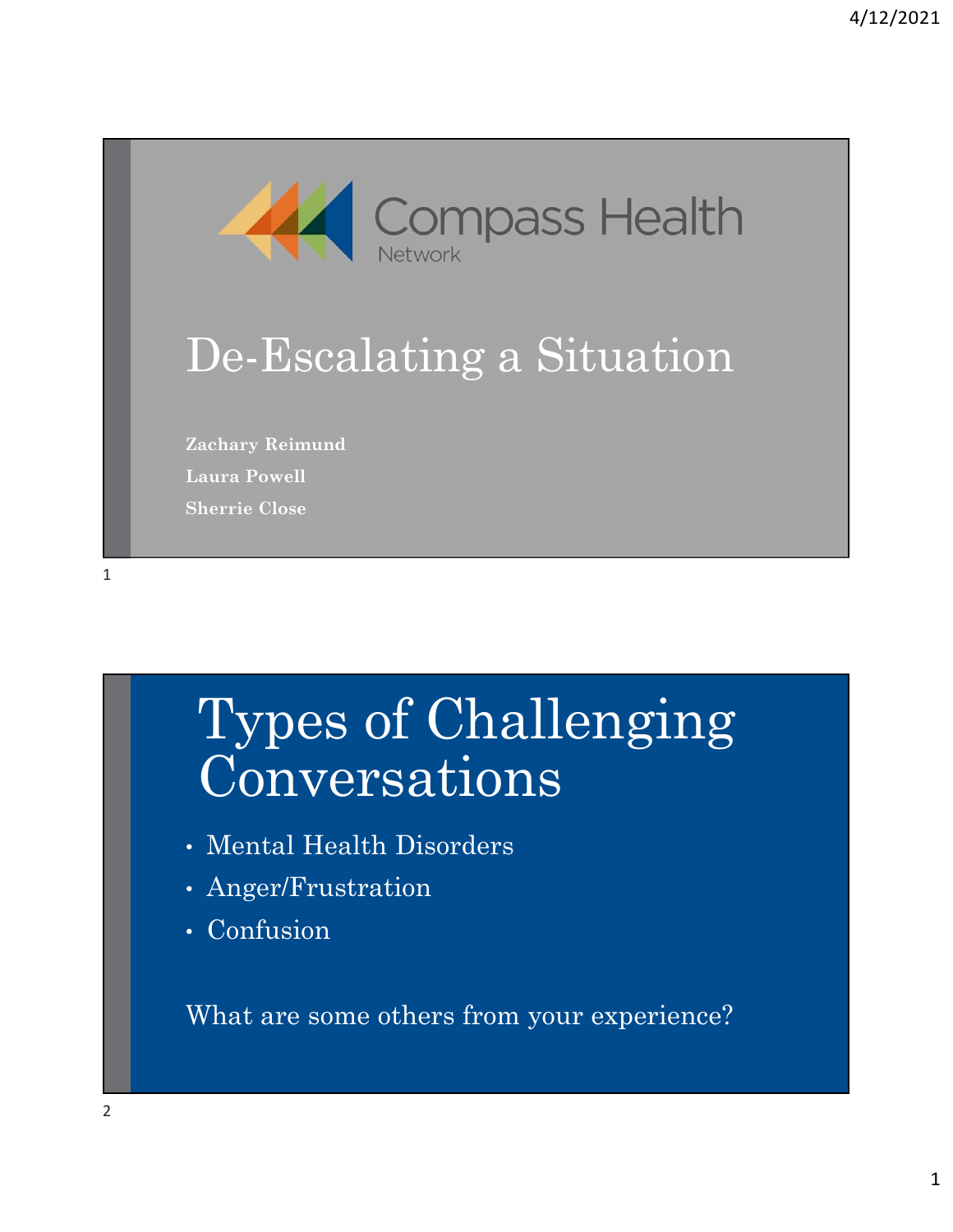#### Co-occurrence and **Cause**

- The three listed can not only occur at the same time, but also be the root cause of each other
- The state of someone's mental health can and will affect their mood and emotional responses

Keep this in mind as you follow the next slide

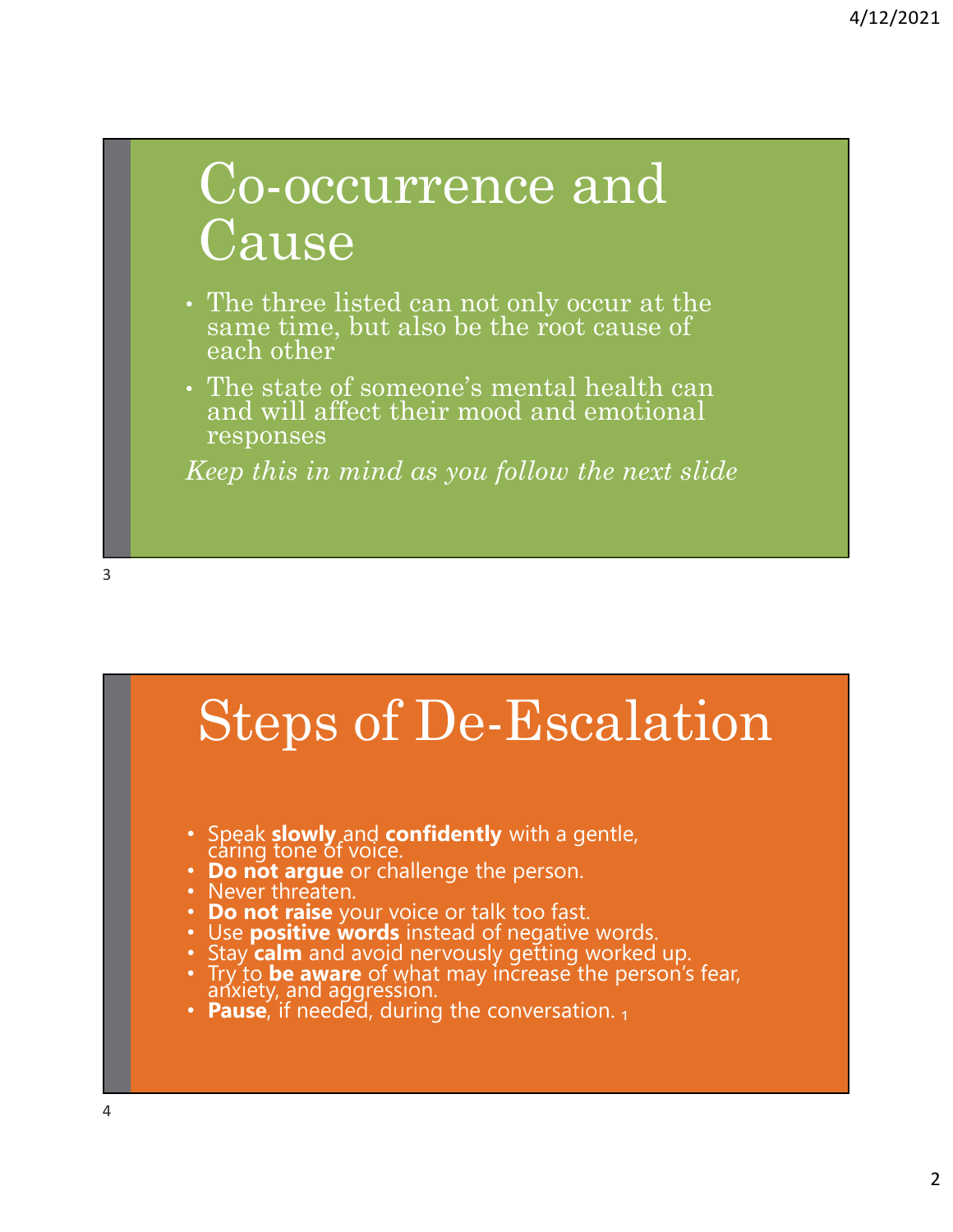#### Unsafe Situations

- Suicide Plan
- Domestic Abuse/Violence
- Child Abuse/Neglect
- Elder Abuse/Neglect

# Links to helpful

#### resources

- Mental Health First Aid https://www.mentalhealthfirstaid.org/
- Mental Health America https://www.mhanational.org/
- SAMHSA Treatment Referral Helpline, 1-877-SAMHSA7 (1-877- 726-4727)
- National Alliance on Mental Illness https://www.nami.org/Home
- National Suicide Prevention Lifeline 1-800-273-8255
- Crisis Text Line: Text MOSAFE to 741-741
- Compass Health Network Local Crisis Line: 888-237-4567
- National Domestic Violence Hotline: 1-800-799-7233
- Missouri Child Abuse and Neglect Hotline: 1-800-392-3738 (Non-Mandated Reporters)
- Missouri Elder Abuse Hotline: 1-800-392-0210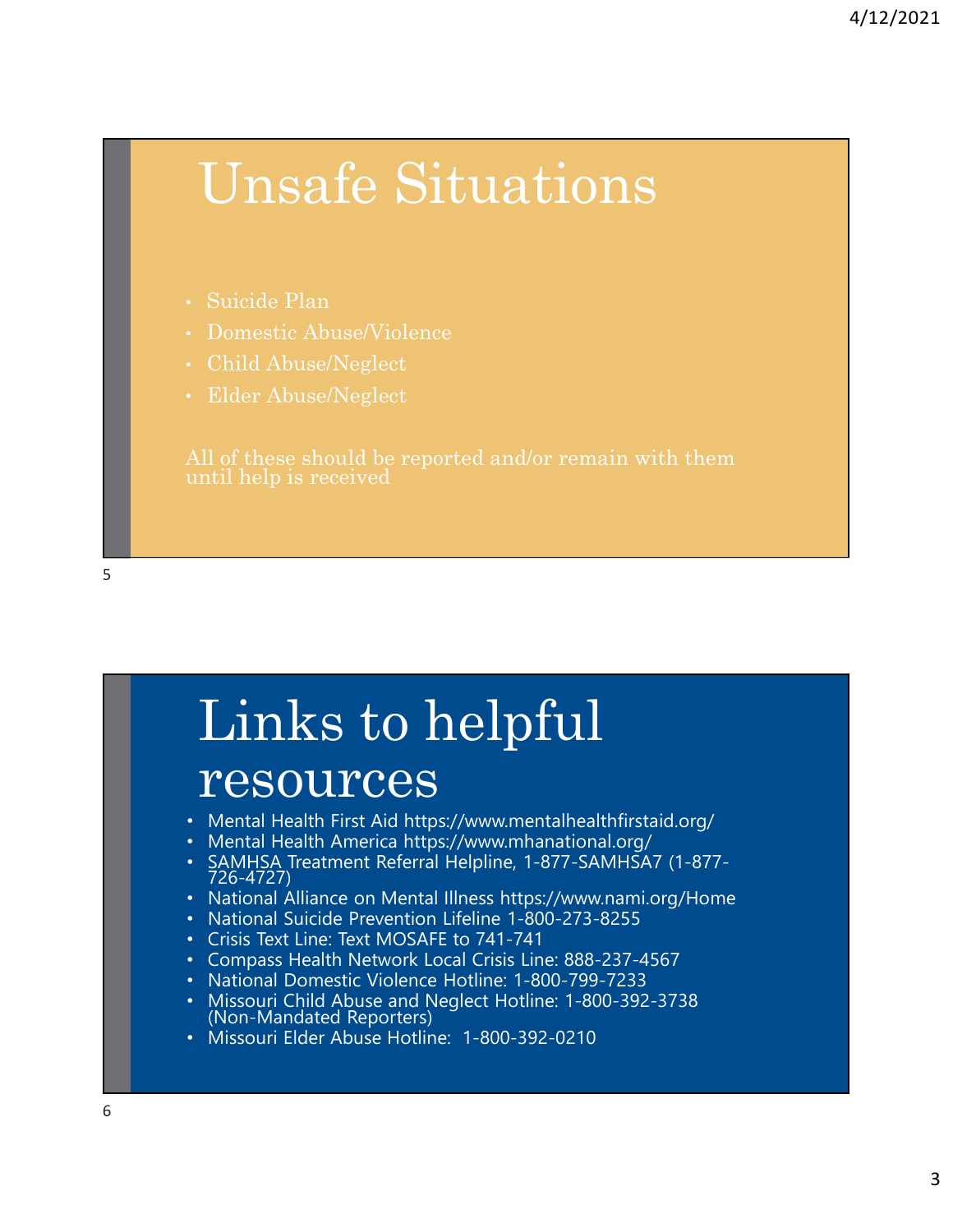